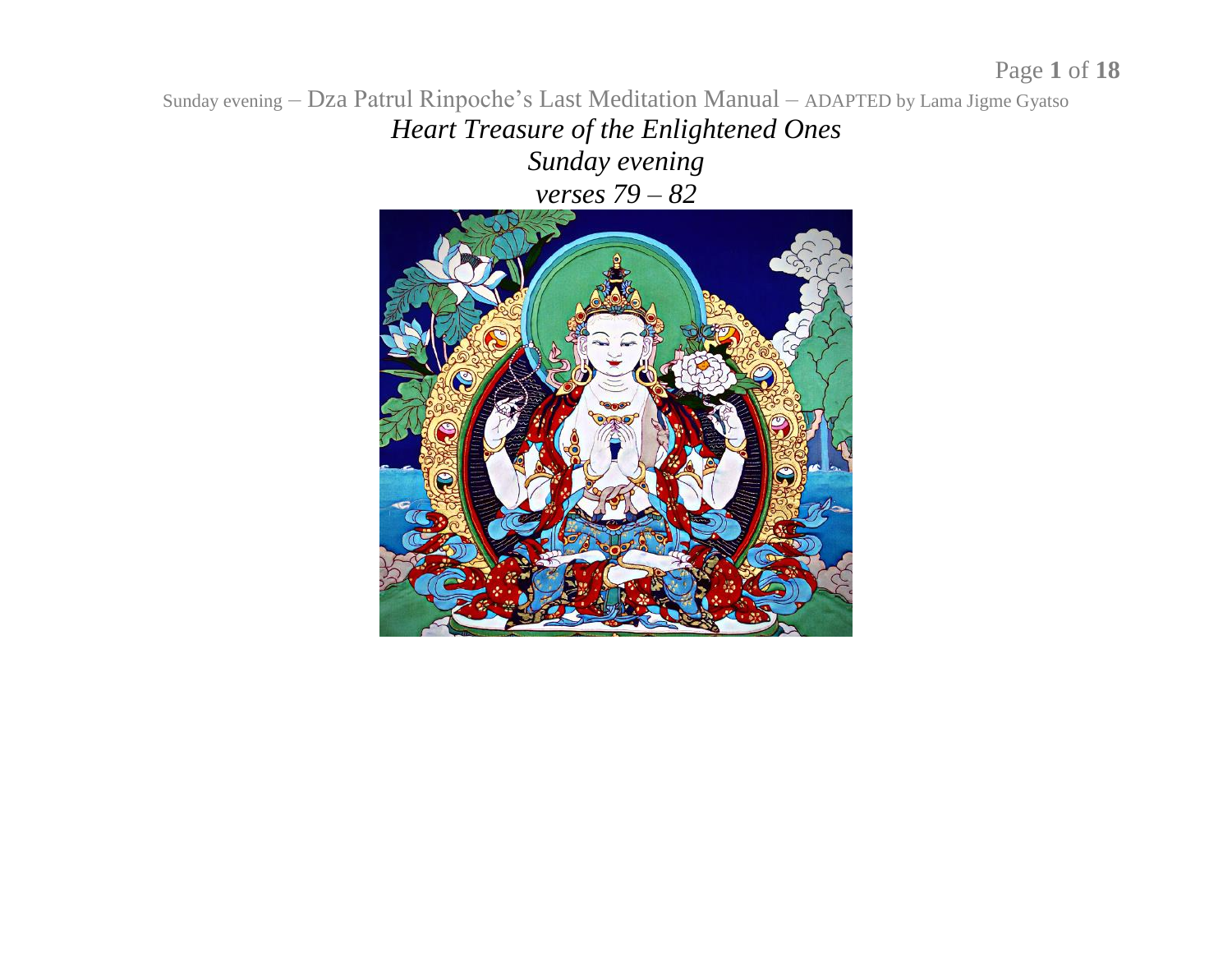#### Contents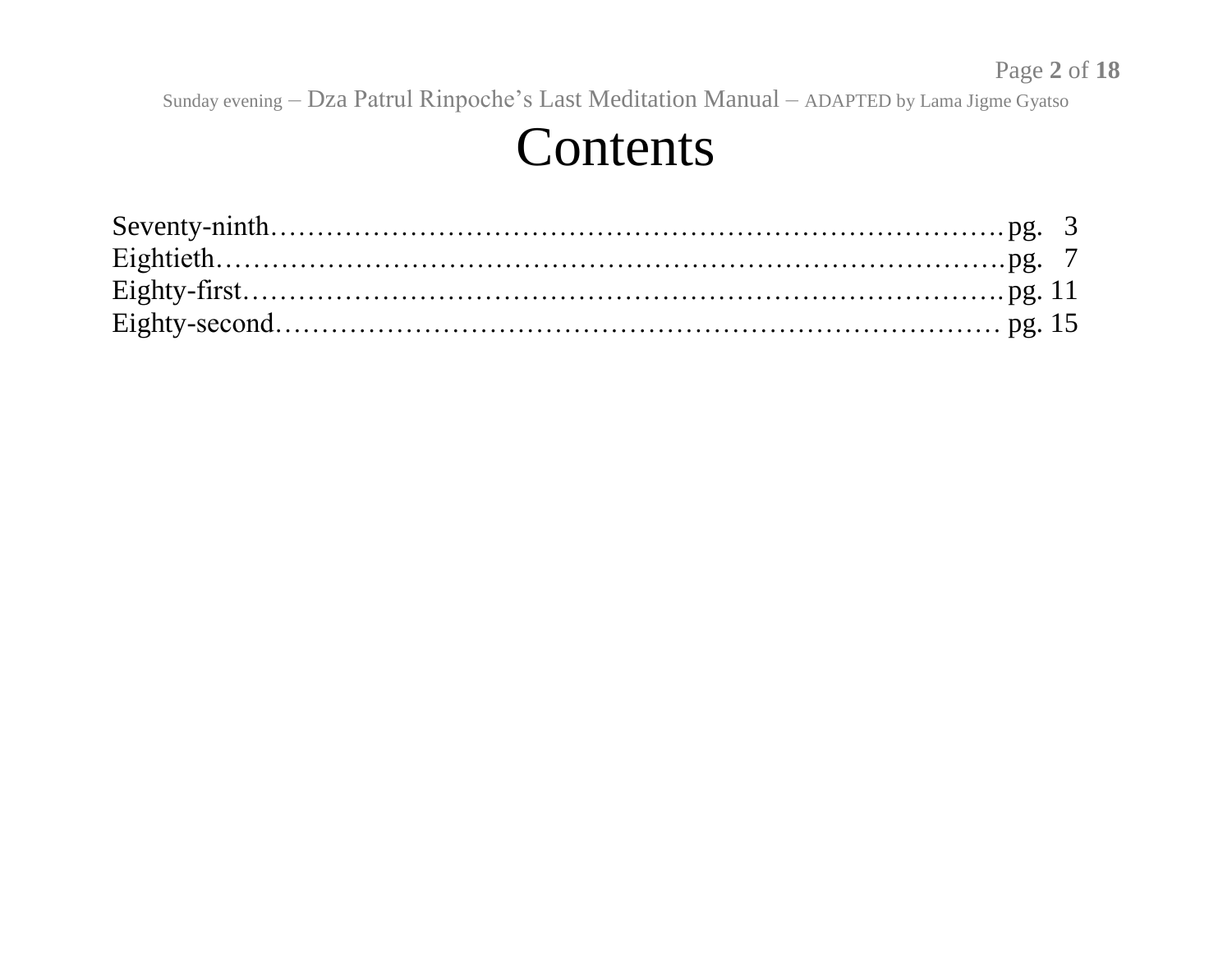Seventy-ninth passage SECOND third's denial

#### The SECOND part, my dissertation establishing view and meditation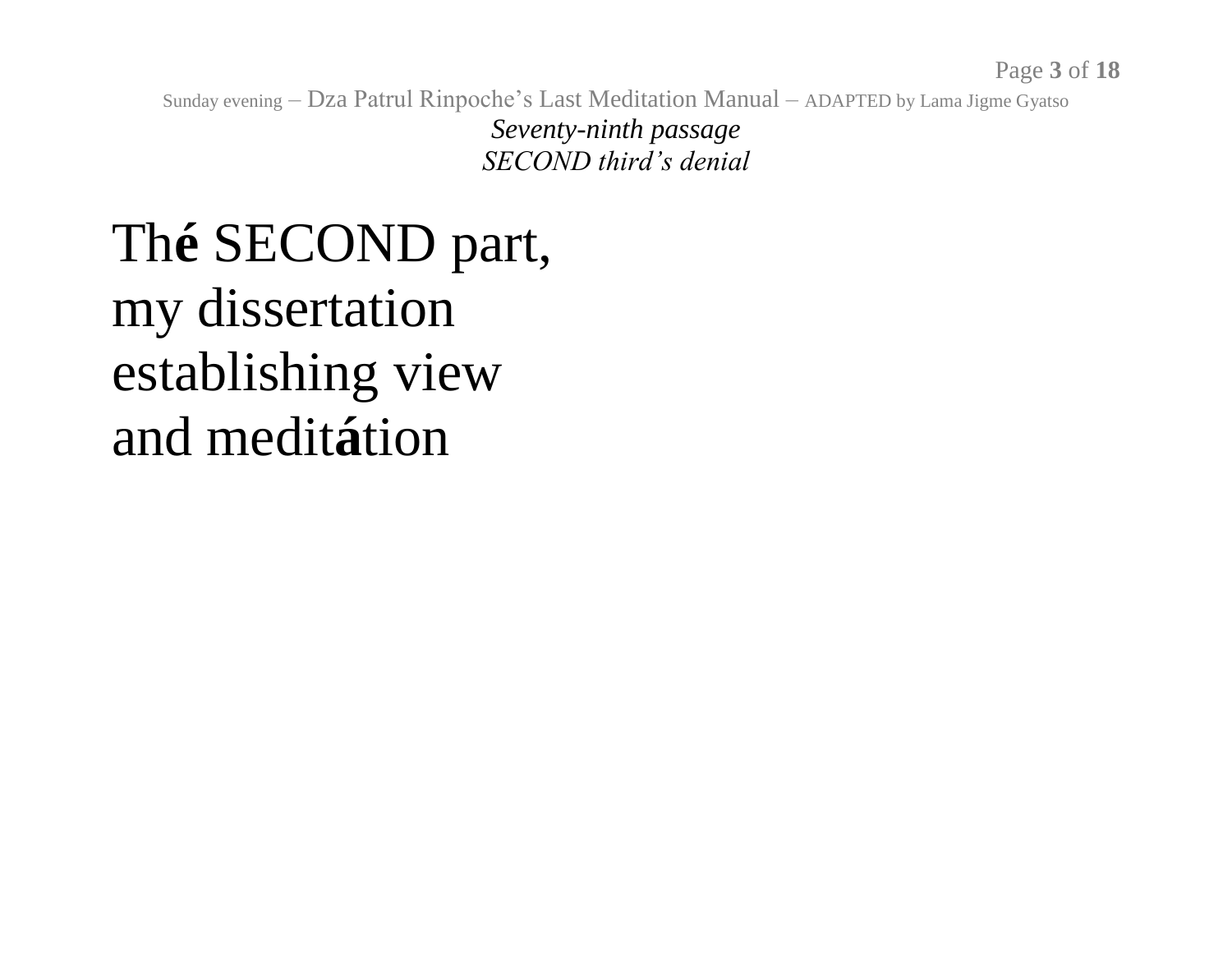#### since of course I have NO experience of realization at all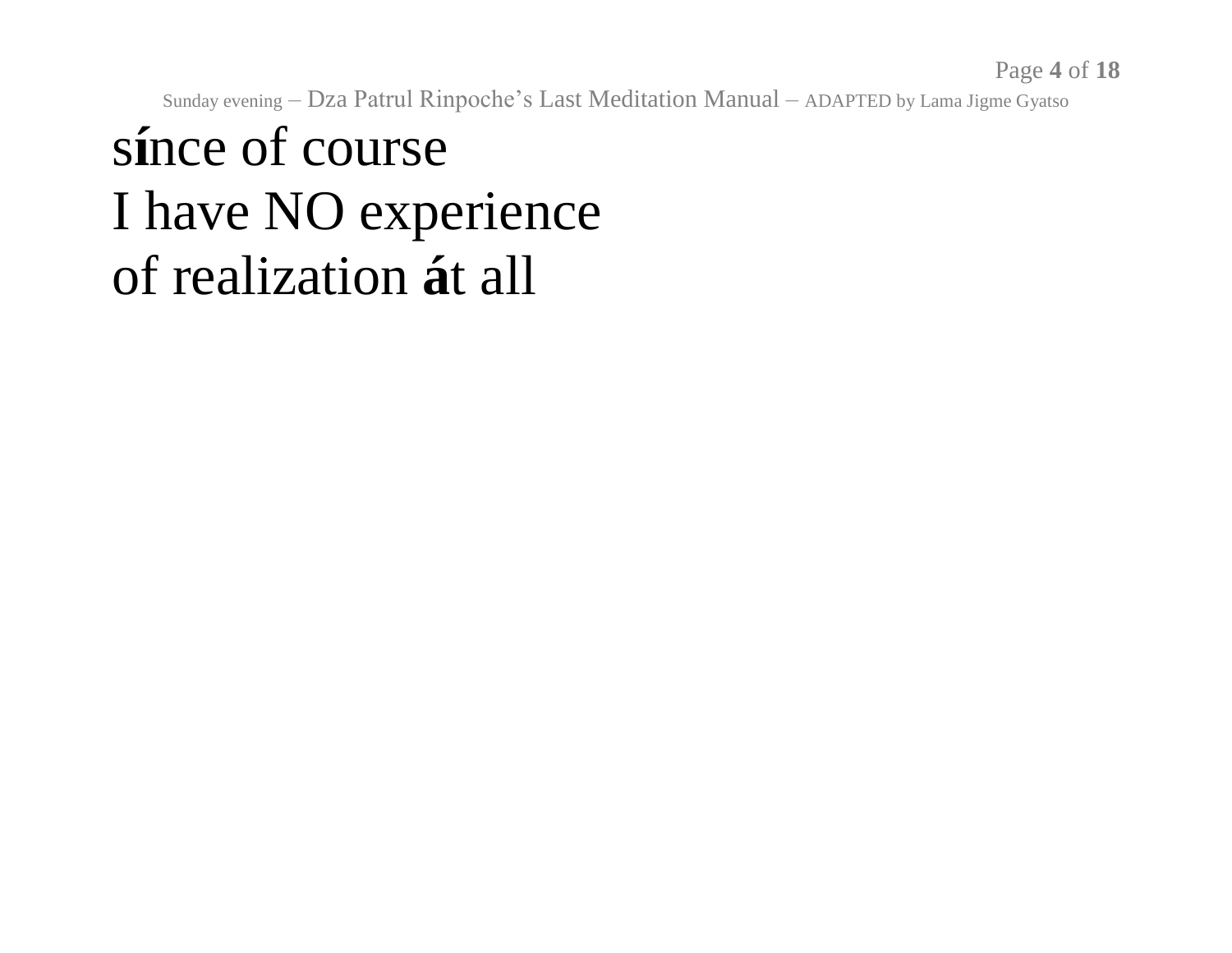### j**ú**st sets out what I have understood by the grace of the t**é**achings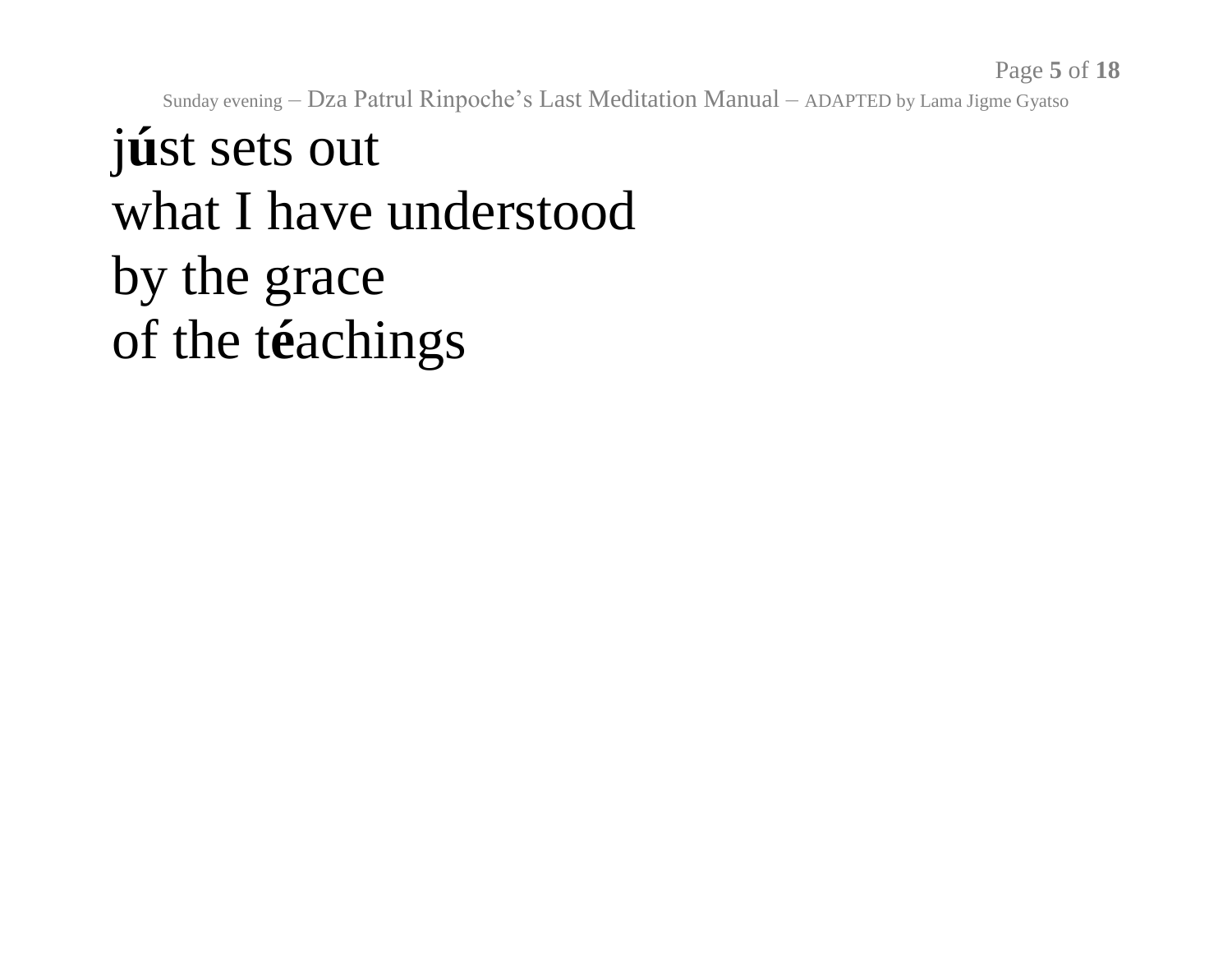### fr**ó**m the precious lineage of the all-knowing father **á**nd son.

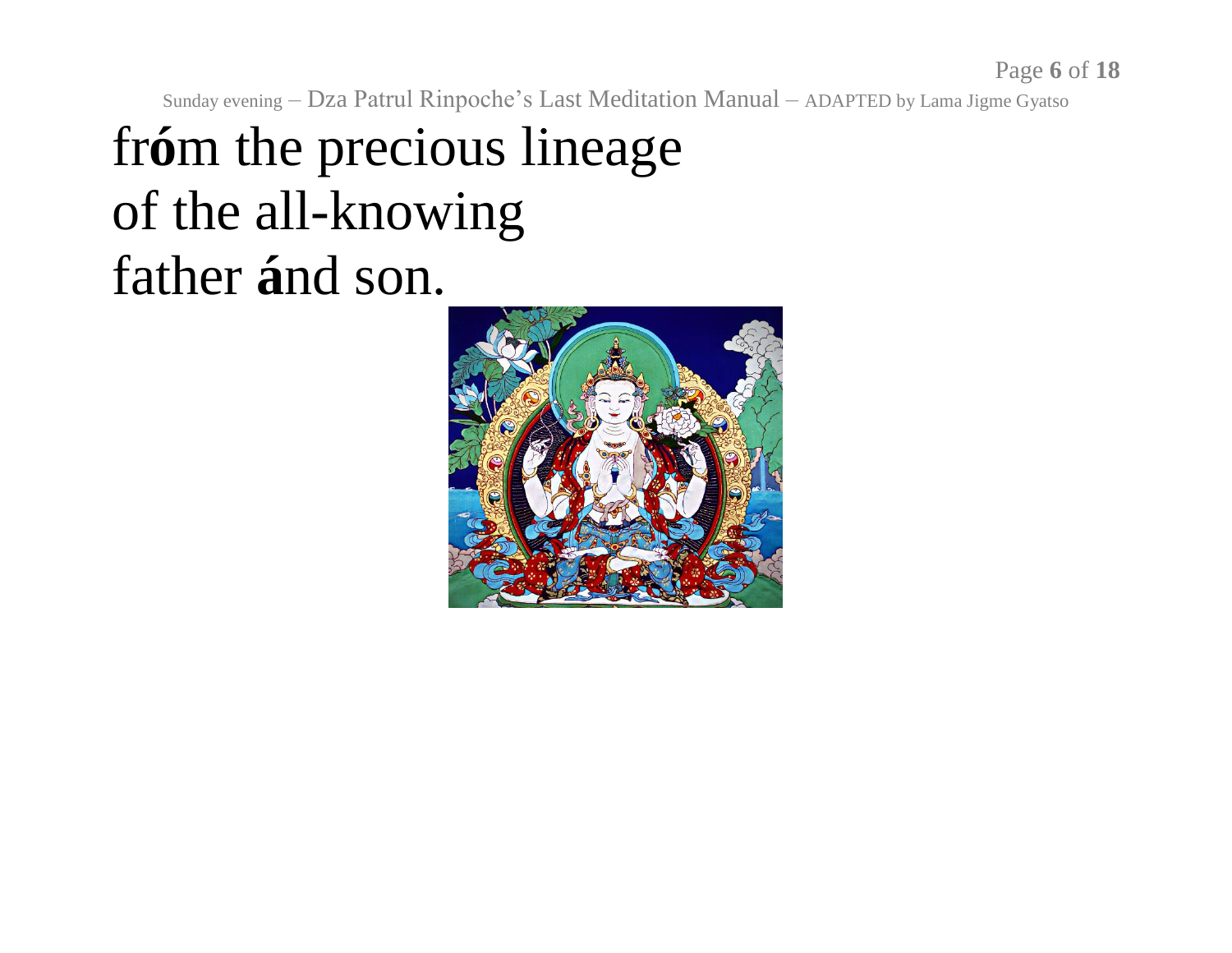Eightieth passage FINAL third's spontaneity

### The THIRD part, my exhortation to relinquish everything and práctice,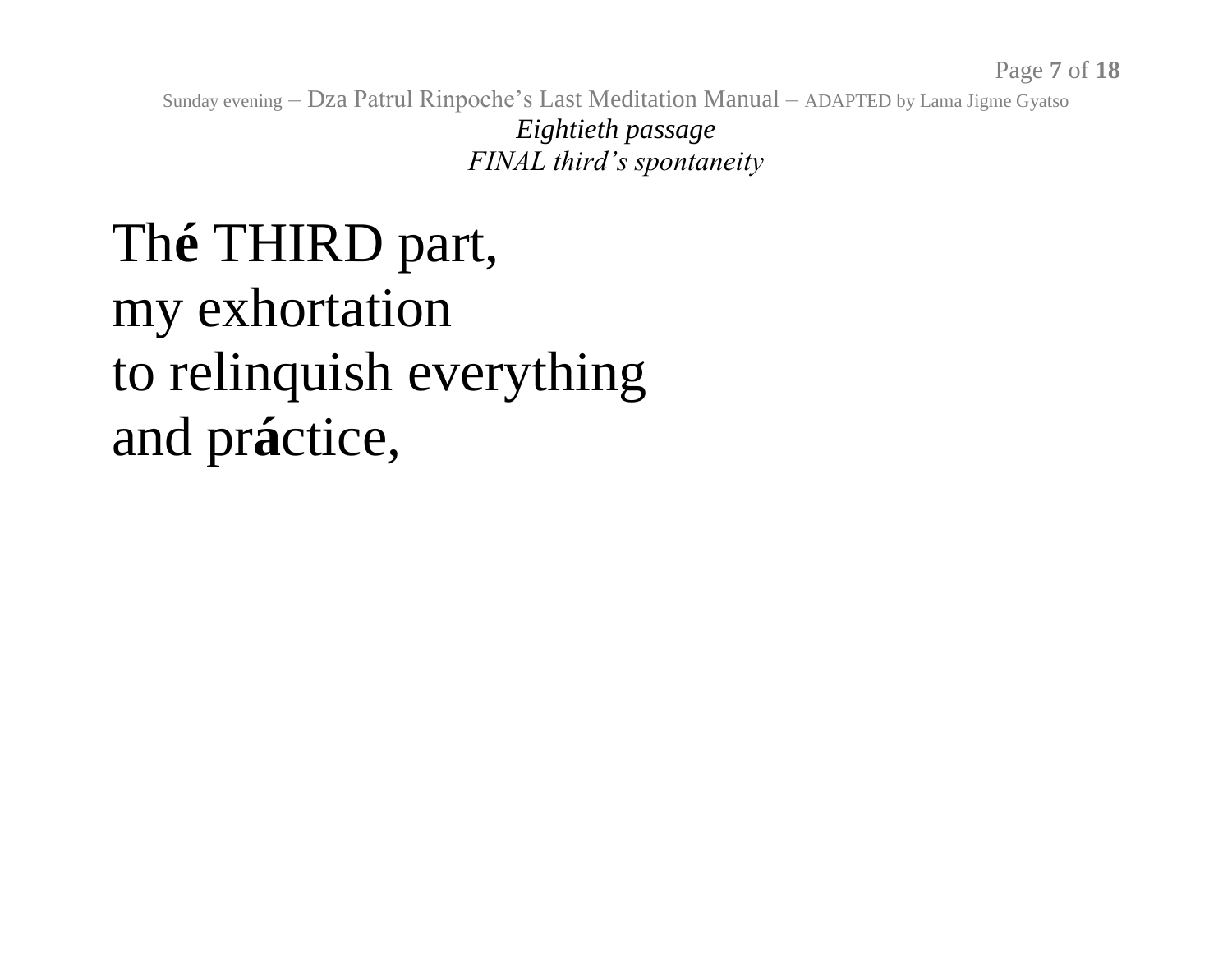### th**ó**ugh you may well miss the point, just slipped out by **í**tself.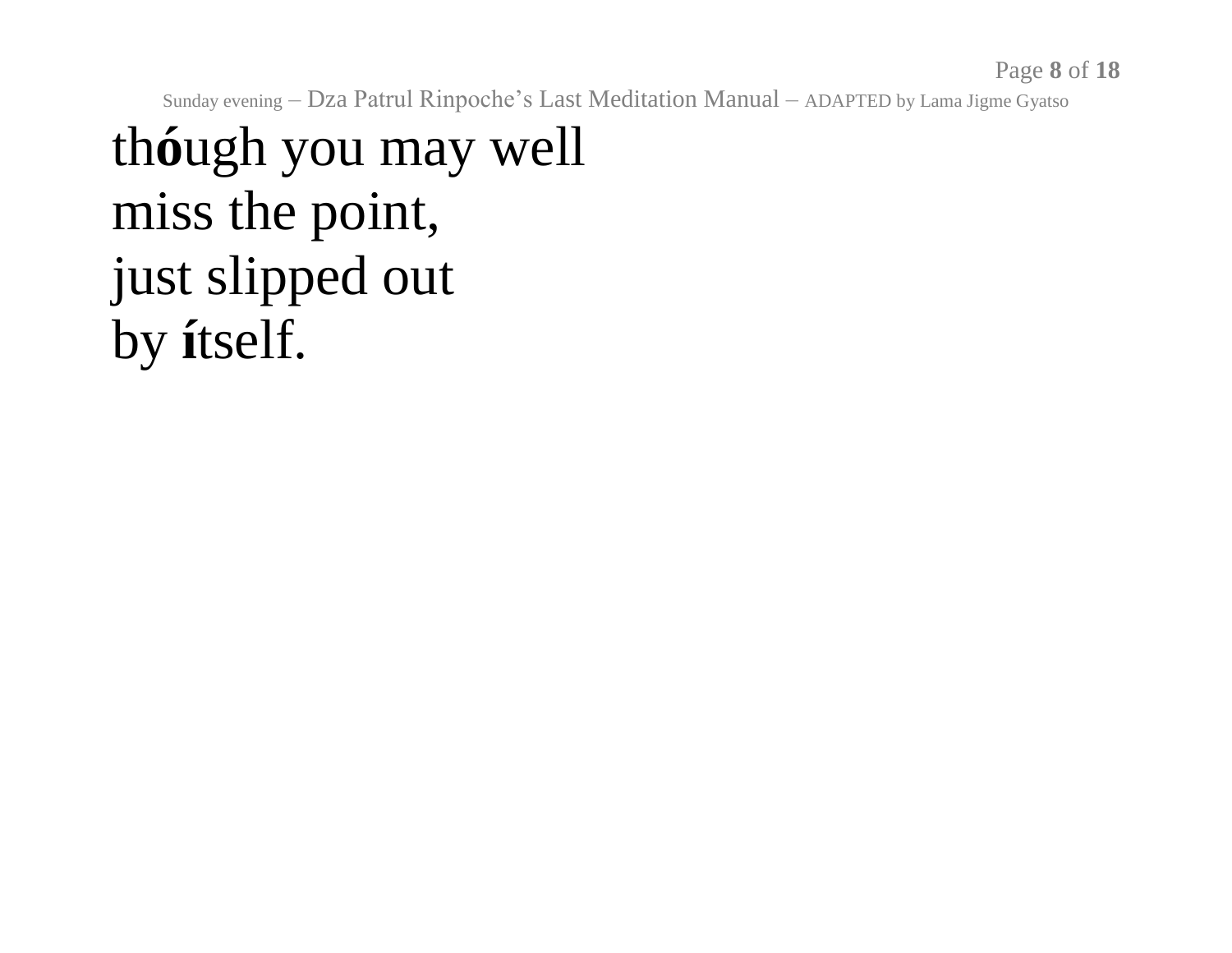### Yét, since it in NO way contradicts the words of the Buddhas and Bo-dhi-sát-tvas,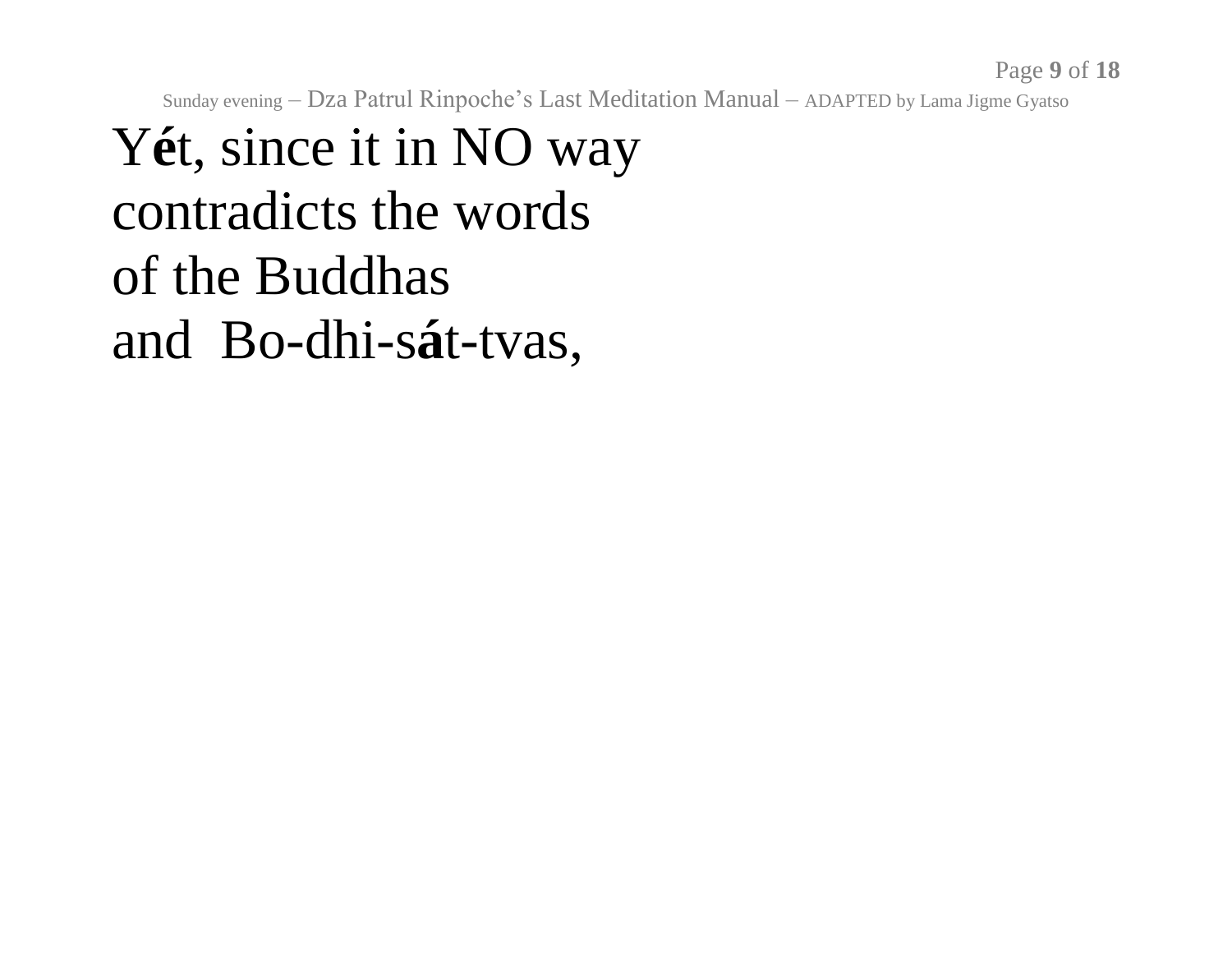### it would be truly kind of you to put it into práctice.

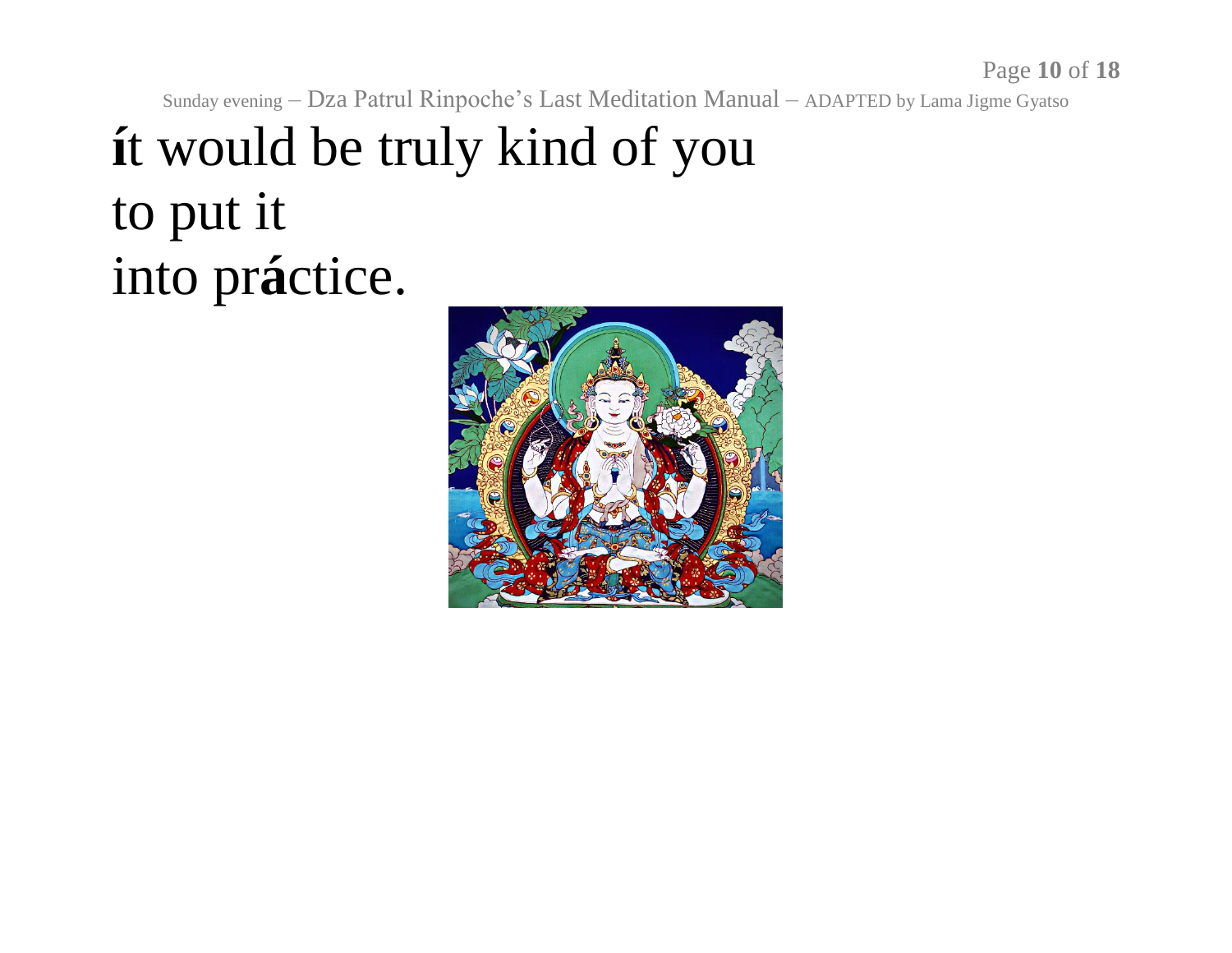Sunday evening – Dza Patrul Rinpoche's Last Meditation Manual – ADAPTED by Lama Jigme Gyatso *Eighty-first passage The location and reason for this discourse*

#### Th**í**s discourse, virtuous in the beginning, middle, **á**nd end,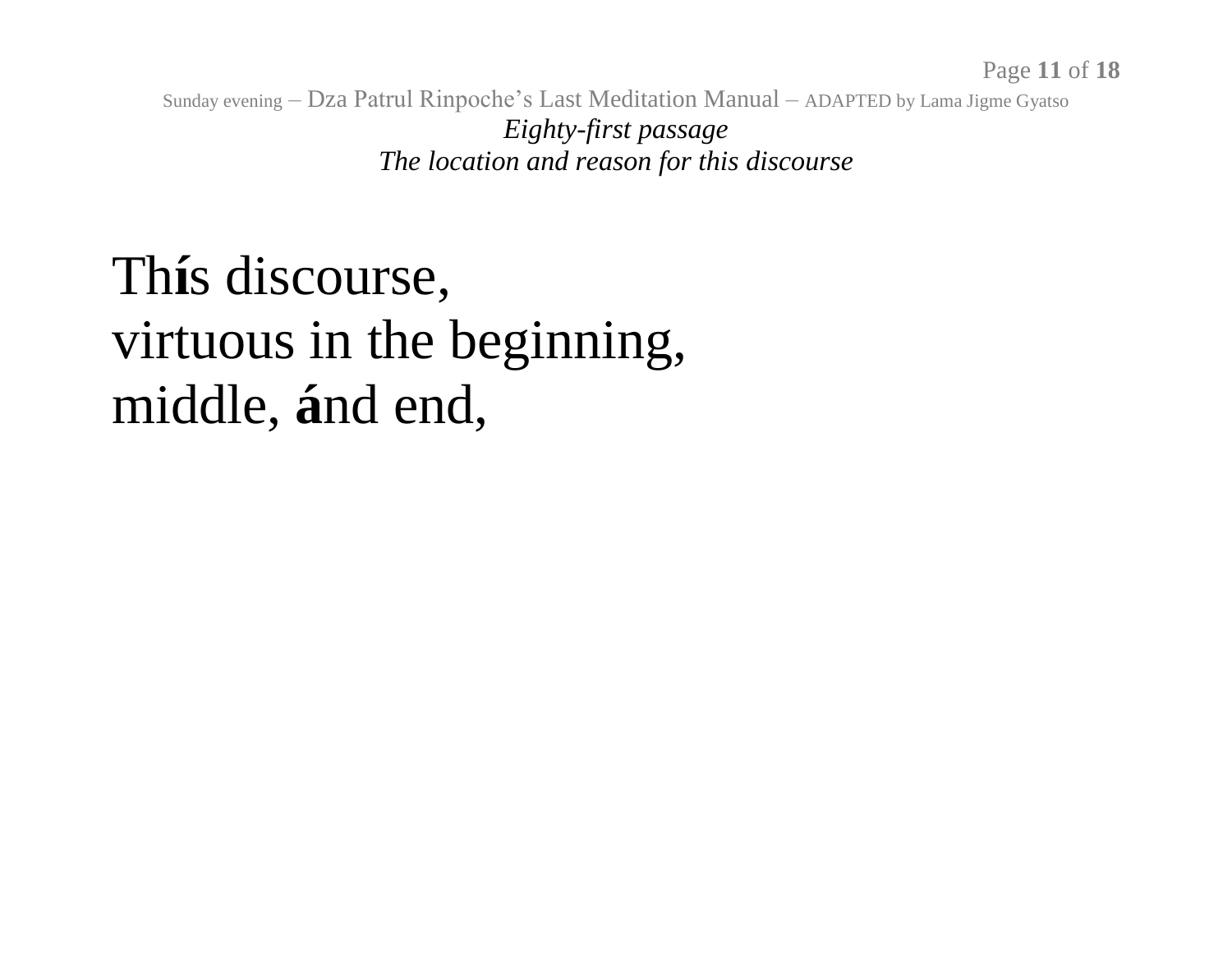Page 12 of 18

Sunday evening - Dza Patrul Rinpoche's Last Meditation Manual - ADAPTED by Lama Jigme Gyatso

#### wás written in the Sid-dha's cave of White Rock Victorý Peak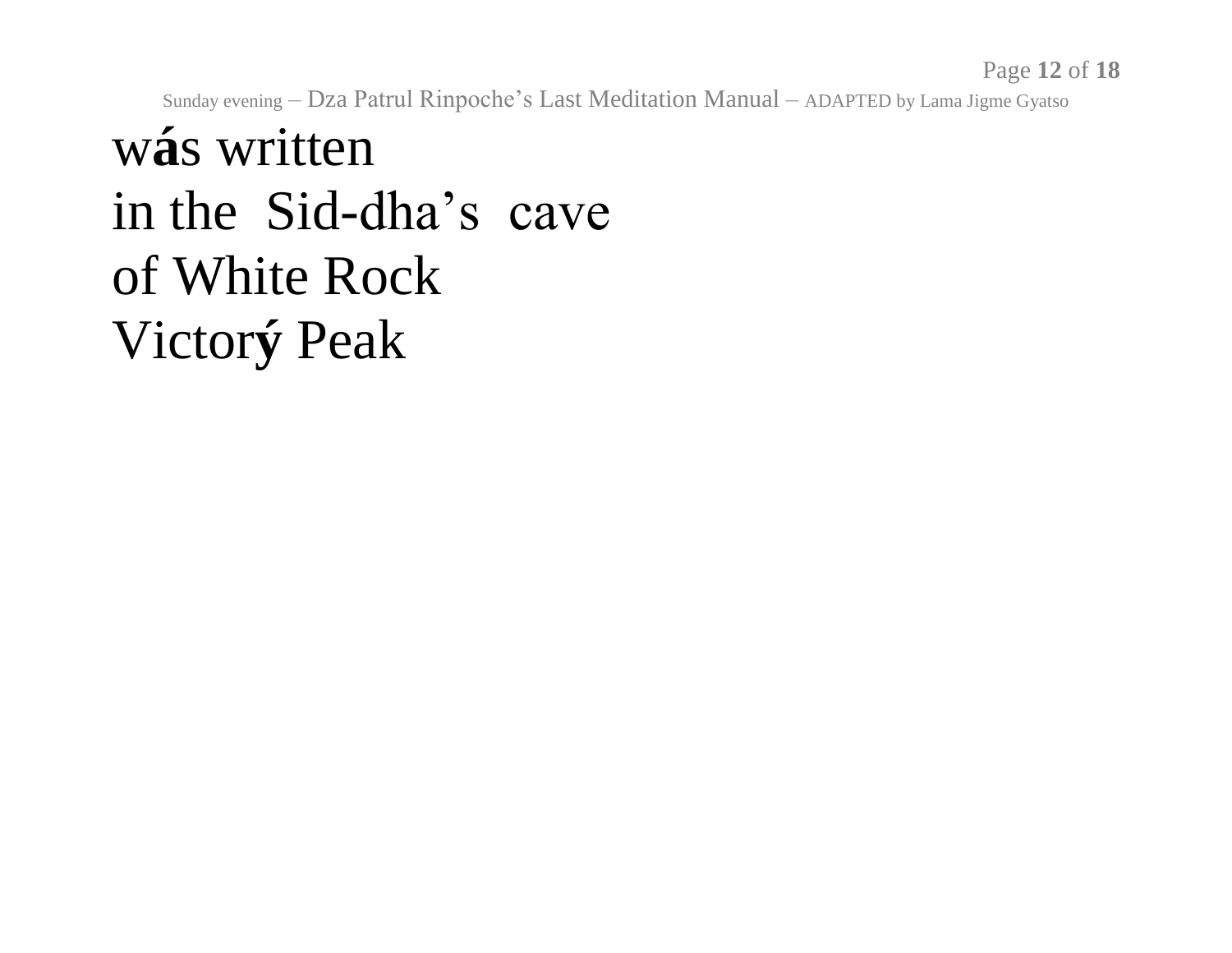### f**ó**r an old friend whose pleas could NO longer be res**í**sted,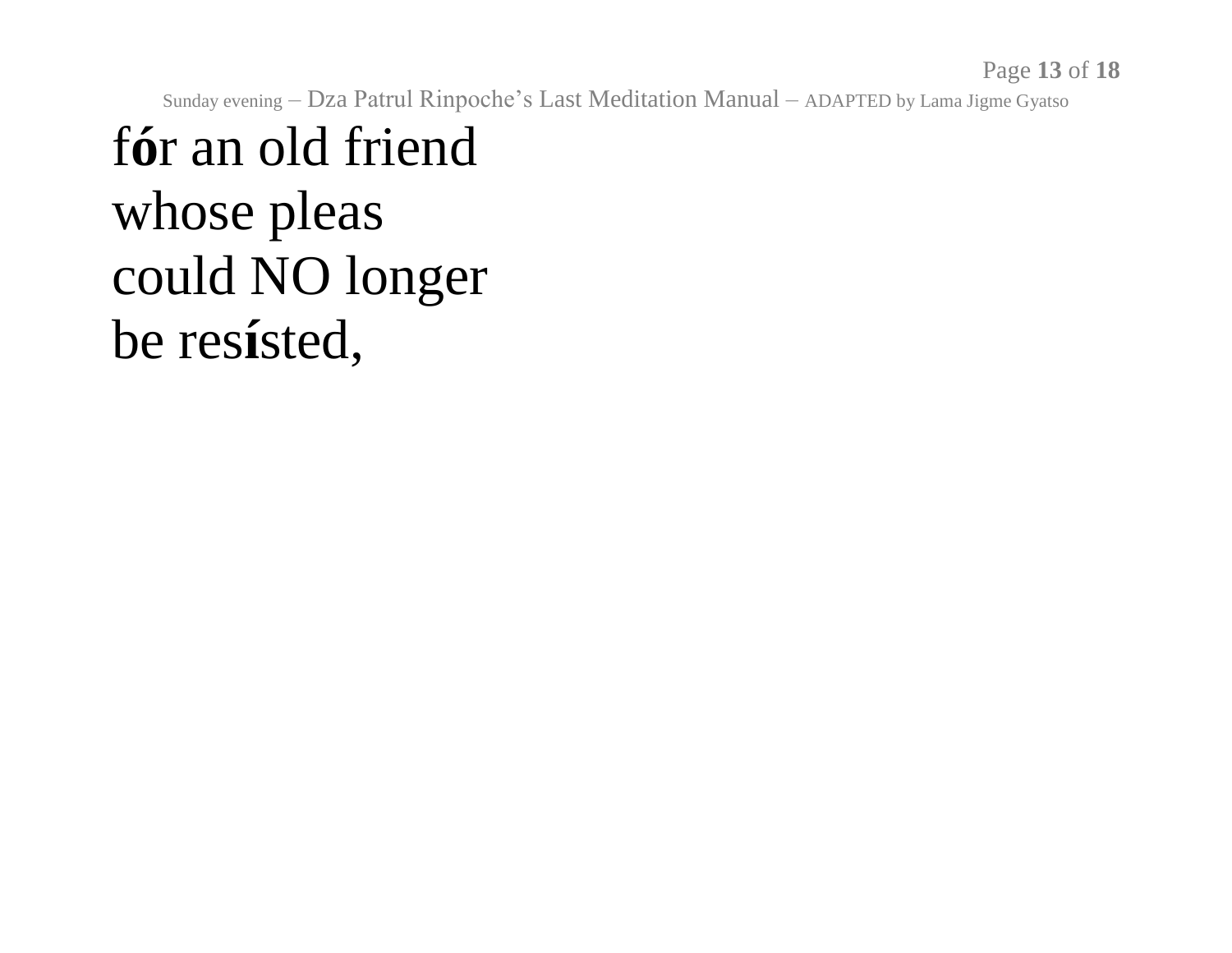### b**ý** that ragged old fellow A-pu Hral-po, ablaze with the five po**í**sons.

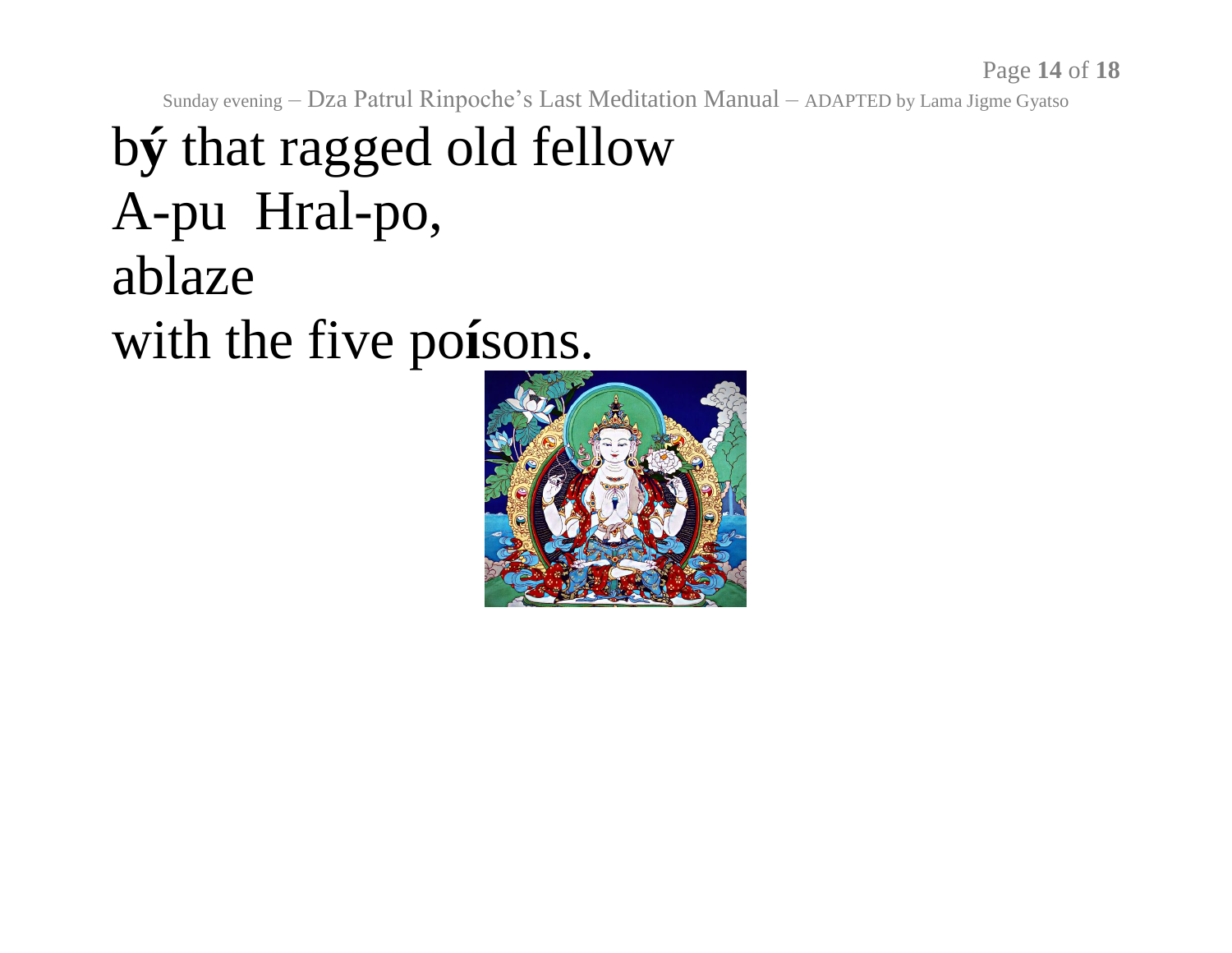Sunday evening – Dza Patrul Rinpoche's Last Meditation Manual – ADAPTED by Lama Jigme Gyatso *Eighty-second passage Concluding benediction*

# **Í** have just been prattling on and on, but s**ó** what?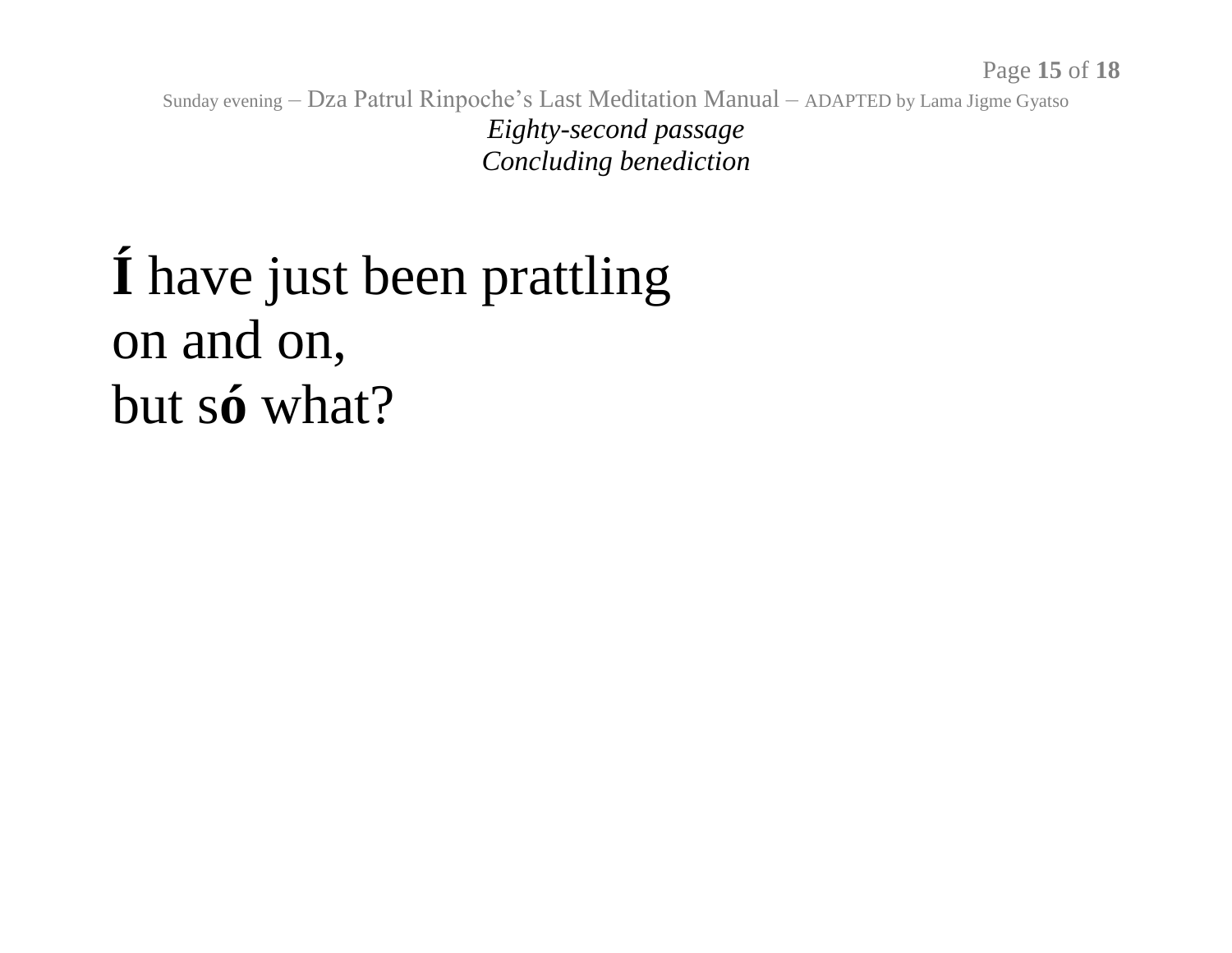## My theme is of great worth and its meaning unérring;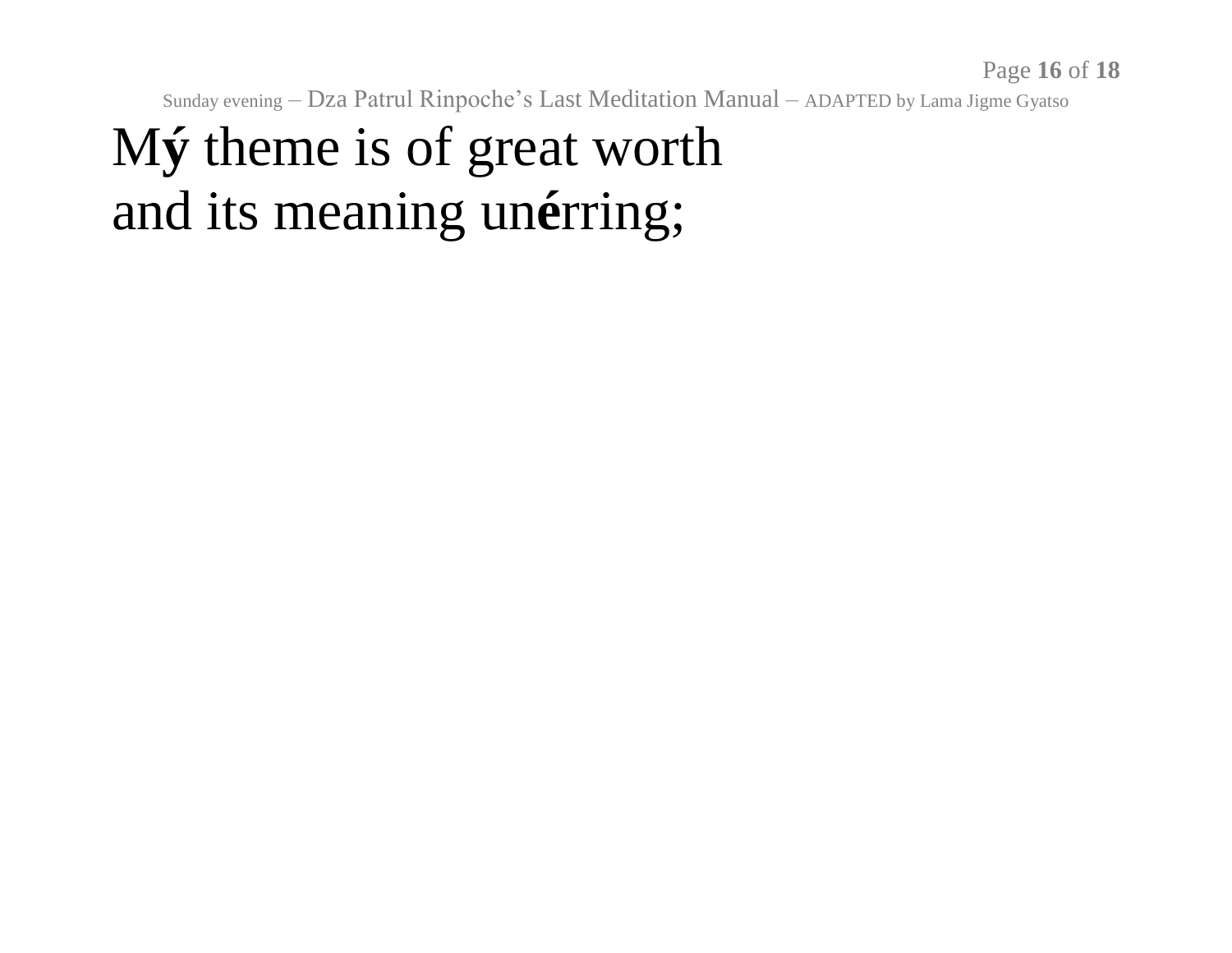## só the merit it brings I offer to you, and to all of us throughout the thrée worlds